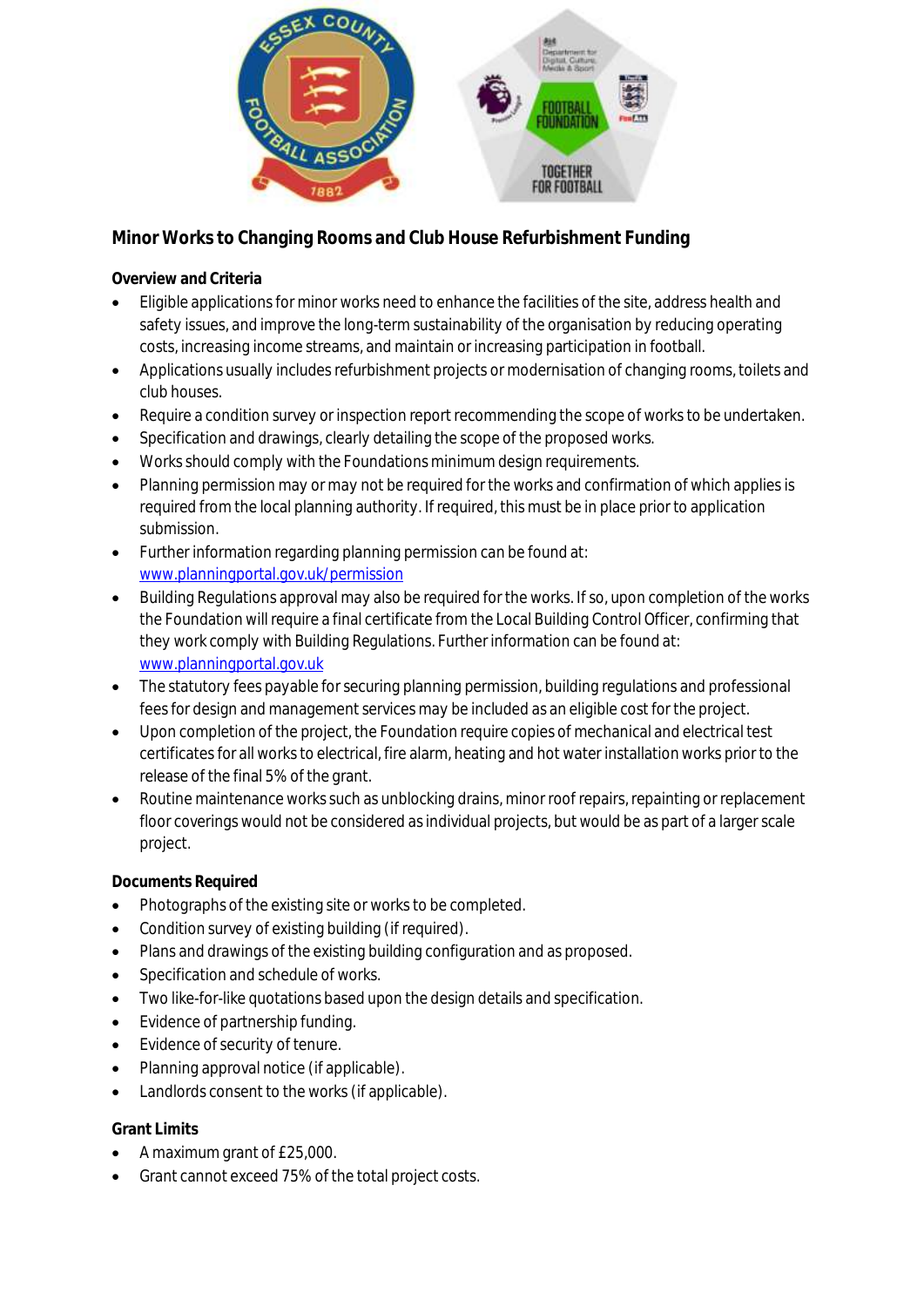• If a grant is over £25,000 for the works, the club should contact Essex County FA.

## **Tenure**

- The club will need to demonstrate ownership, by either freehold or uninterruptable leasehold from the date of the grant offer for a varying period, dependent on the grant amount.
- If the club do not own the freehold for the site, they will require written confirmation of the landlord's consent to undertake the proposed works.
- $\bullet$  Up to £25,000 5 years
- $£25,001 £100,000 10$  years

### **Application**

- Accessed via[: www.footballfoundation.org.uk/looking-for-funding](http://www.footballfoundation.org.uk/looking-for-funding)
	- 1. Select "Get Started"
	- 2. Select "Clubhouse refurb works"
	- 3. Select "the facility upgrades I require are only minor"
	- 4. Log in if previously applied for funding or register
	- 5. Apply for new grant
	- 6. Start application process
	- 7. Complete the application form
- Application sections
	- 1. Projection Selection
		- Project title
		- Project items e.g. changing pavilion/clubhouse refurbishment and external works
	- 2. Organisation
		- Type of organisation
		- Affiliation information
		- Organisation details
		- Joint applicants?
		- Vat registered?
	- 3. Project Site
		- Site address
		- Site ownership
		- Planning permission
		- Building regulations
	- 4. Project Details
		- Explaining the need and demand for the works
		- Quotations
		- Total costings
	- 5. Partnership Funding
		- Funding sources
		- Grant summary
	- 6. Declaration

#### **Assessment Timescales**

- Upon submission, the club will receive confirmation that the application has been logged.
- Assessment will typically take around two weeks.
- The club will then receive a notification by email that the decision letter and T&C's is available to download via their Football Foundation account.